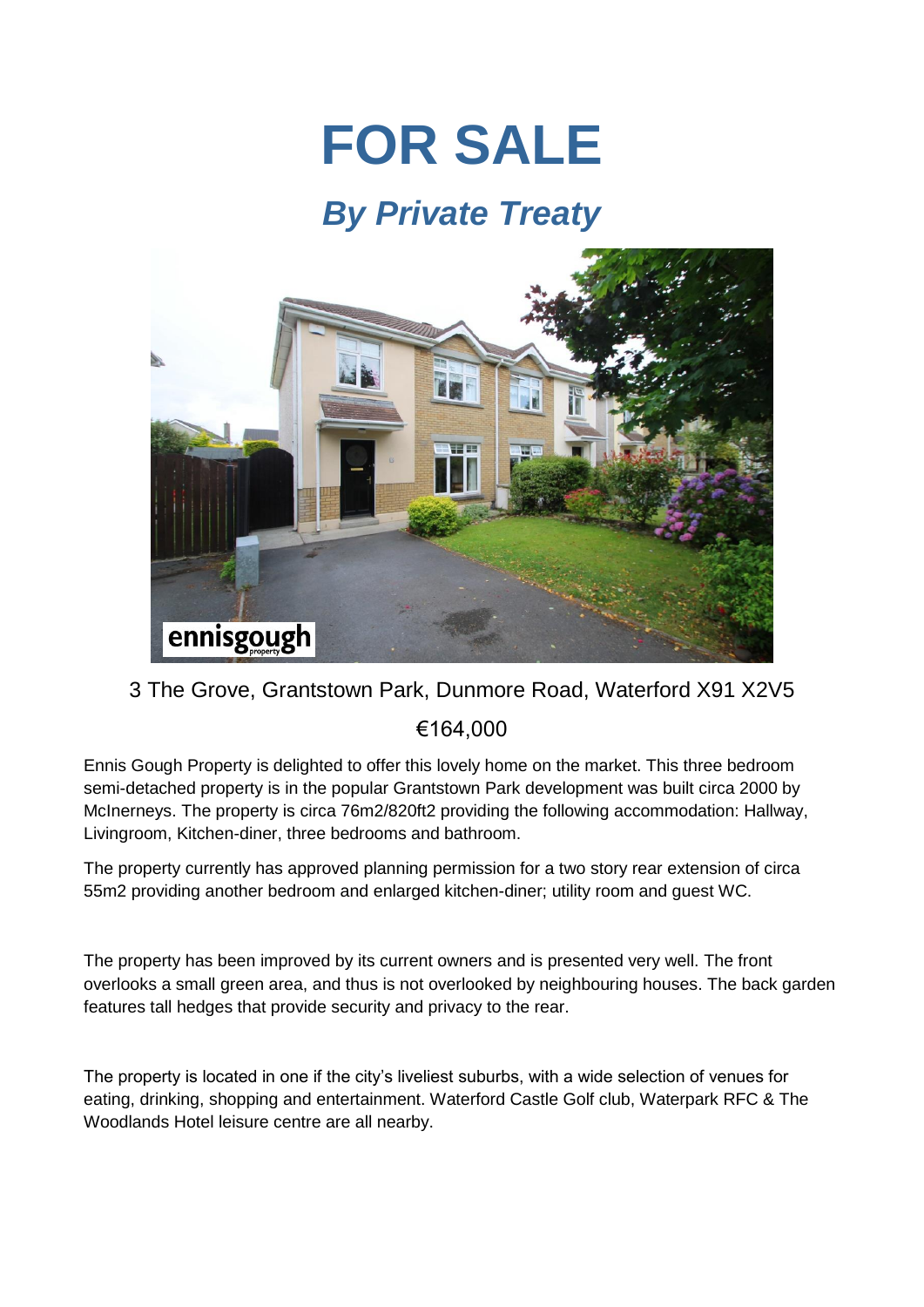Families have a choice of nearby primary and secondary schools to avail of, as well as regular bus connections to schools and colleges in the city.

Grantstown Park is a few minutes from the outer ring road, providing speedy access to the Cork Road, IDA industrial estate and the N25 (Cork to Rosslare).





Livingroom Livingroom





Kitchen-diner Kitchen Kitchen



Bedroom 1 Bedroom 2